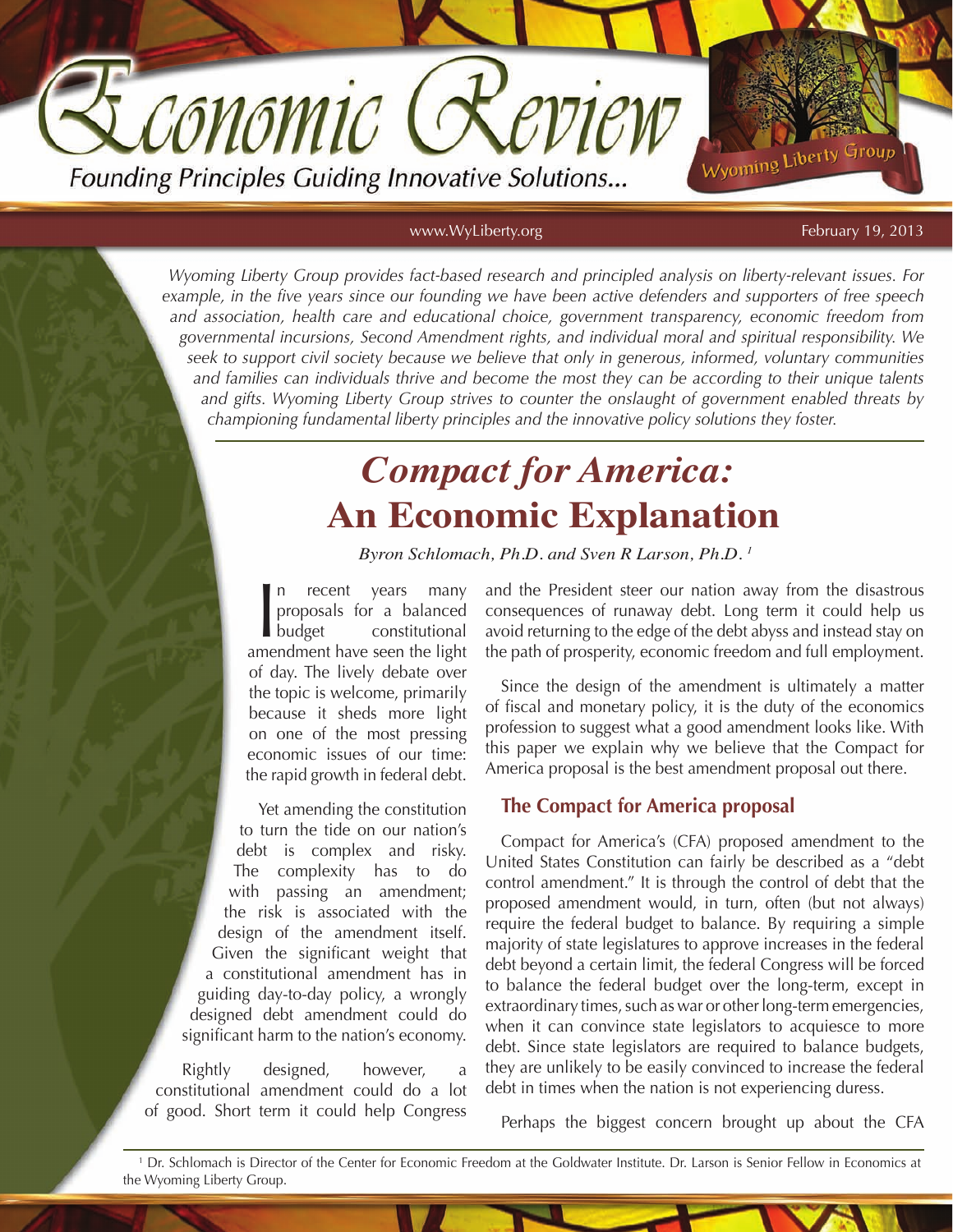amendment, however, is its possible economic effects. Some share concerns that balancing the federal budget could upset the current economic order, with deleterious effects. Related concerns involve the CFA amendment's impact on the money supply. In fact, the amendment will bring about greater overall policy and economic stability, not less. This stability will be a boon to the economy since markets flee uncertainty and are destabilized by it. The CFA amendment will bring about wiser government policy, incentivizing the federal government to take on a stabilizing role in the economy rather than to pursue ad hoc policies that create uncertainty and destabilize the economy as is current practice.

#### **Risk-Based Policies**

John Allison, former CEO of BB&T makes a convincing case

that the federal government played a significant role in first creating the financial bubble in housing and then following policies that have deepened and lengthened the Great Recession. One of the biggest contributors to the creation of the housing bubble was the policy of using Fannie Mae and Freddie Mac, both governmentcreated "private" enterprises, to encourage home ownership through the purchase of mortgages. Since Fannie Mae and Freddie Mac are both backed by a government guarantee against losses, this risk should have been explicitly *this risk should*  recognized by the federal government. Instead, it was ignored.

The CFA amendment would have forced Congress to recognize the financial risk of its policies vis-à-vis the mortgage and banking

industry by forcing Congress to consider the likelihood of having to request from state legislatures the ability to take on more debt. This is because there is no guarantee that state legislatures, looking over Congress' shoulder, so to speak, would automatically grant such permission.

Congress has failed to consider risk in many of its policies. Medicare, Social Security, Medicaid, unemployment insurance, welfare, pensions, the FDIC, student loan guarantees, flood insurance, and now Obamacare, are all risk-based programs. That is, they carry a great deal of risk for federal finances (and taxpayers) due to inherent economic risk and uncertainty as well as the risk and uncertainty associated with nature.

National defense, too, presents obvious financial risk for

*"Fannie Mae and Freddie Mac are both backed by a government guarantee against losses, have been explicitly recognized..."*

the nation. All of this risk should be rationally considered and plans made to either organize finances to deal with it in an orderly manner or to take steps to reduce the risk.

The CFA amendment would likely require Congress to minimally plan more carefully for the risk to which its policies have exposed taxpayers and the overall economy of the United States. In some cases, with a realistic risk assessment, which the CFA amendment would encourage, Congress would look at potential risks and decide against a risk-based policy. For example, had the CFA amendment been in place prior to the debate on Obamacare, there is some probability that Obamacare would not have been adopted, or that Congress would have recognized that Obamacare's risk would have to be offset with policy changes in other areas. This does not mean Congress could not have made policy changes to positively impact the health care industry in the

> United States for both patients and providers. It just means Congress would have had to consider different policies that distributed the risk in a different way, and may well have resulted in less overall risk than the current policy. Without delving deeply into health care, this could have included adjusting the tax code to reduce price pressures brought on by encouraging the use of health insurance and to favor the widespread use of health savings accounts. These policies would have seen risk borne by individuals and providers whose decisions have the greatest impact on the risk in the first place.

> Other examples include the bailouts of Chrysler and GM in addition to various financial institutions. These actions have created more risk for the federal treasury (and taxpayers) by causing

business leaders to make less careful and rational decisions since they will think it more likely that such bailouts will be an accepted policy in the future. Large companies considered too big to fail have engaged in risky behavior and these kinds of policies obviously encourage even more risky behavior and more bailouts in the future. Without easily available additional borrowing capacity, made available by the dispensation of state legislatures, Congress would be less likely to take on such risk.

The CFA amendment, by restricting and forcing the control of Congress' propensity for taking on risk by forcing it to make provision for controlling that risk, means the federal government is less likely to contribute to large economic expansions and investment bubbles. On the other hand, when market corrections do take place, they are less likely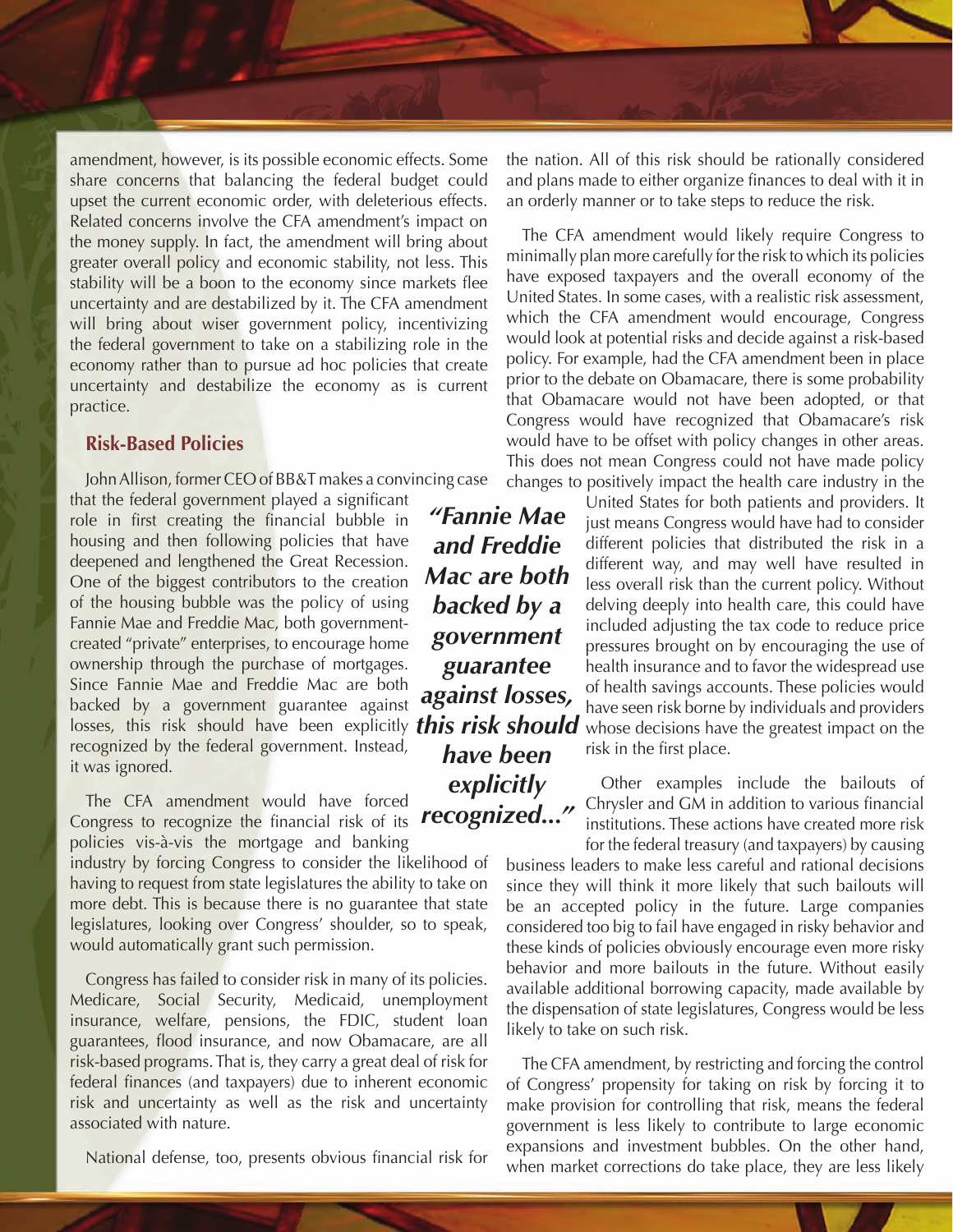

to be so traumatic and government would stand to have the resources to have an effective countercyclical impact in the face of corrections that are not so deep as the Great Recession.

# **Prioritizing the Budget and the Economy**

The CFA amendment also forces prioritization on the part of federal spending habits. In 2011, the National Endowment for the Arts (NEA) enjoyed a \$125 million appropriation. Because deficit spending was on the order of \$1 trillion that year, nearly one-quarter of federal spending was done with borrowed money. There was little if any talk of whether the \$125 million appropriation to the NEA could be better spent or prioritized elsewhere. The arts projects the NEA funded were effectively considered as important as repaired or rebuilt bridges, research into strategic missile defense, research into cancer cures or any number of other federally funded projects that should take priority in funding even if arts funding is reduced or zeroed as a result.

With seemingly unfettered access to debt, everything is a priority and nothing is unaffordable. With unfettered access to debt, Congress does not have to justify its spending to current taxpayers and future taxpayers have no voice anyway. With unfettered access to debt, the trivial becomes allimportant and resources get used in ways that do not renew capital and fail to even increase the potential for standards of living to increase.

By forcing policy makers, especially Congress, to recognize the reality of scarcity, the CFA amendment will force real prioritization. Confronted with a debt limit, Congress will have to limit spending, which means it will have to prioritize in one of two ways. Either Congress will have to decide that NEA funding and a bridge to nowhere are more important than leaving money in the pockets of taxpayers and raising taxes, or Congress will have to decide these luxuries are more important than repaired infrastructure and reorder spending. Or, perhaps more wisely, Congress will have to make real decisions about what is important and focus government on its core functions, which are not likely to include funding for arts.

While Congress is not a particularly good arbiter of cost/benefit analyses, at the current time even considering the calculation appears absent from its decision making. Prioritization would force Congress to at least think about what is more important to fund and in most cases, this means the relative costs and benefits of various programs would have to be considered. Clearly, from an economic point of view, those programs that present the greatest benefits compared to costs should be prioritized over others. This kind of budgeting calculation results in a government that serves as a true economic and societal contributor, less likely to engage in activities that present a net cost to our society.

# **Rational Federal Reserve**

The CFA amendment also makes it impossible for the Federal Reserve to be used simply to print money on behalf of the finances of the United States government. This is because doing so would increase the debt obligations of the U.S. government, which is explicitly prohibited by the amendment. The Federal Reserve could print money to purchase private assets, much as it has done recently, arguably in violation of its original charter. However, the Federal Reserve is a quasi-private entity that must remain financially solvent. It could not print money and simply dump it on the economy.

Prior to the Great Recession, the Federal Reserve's balance sheet basically consisted of federal government treasuries in the asset column and Federal Reserve notes in the liabilities column. By incurring debt (selling treasuries) and having the Federal Reserve purchase it with printed money, the federal government profited from inflation. This is because

> the federal government is effectively the first purchaser. That is, the debt that becomes monetized is incurred before the new money put into circulation by the Federal Reserve has its full inflationary effect on the economy. This is why knowledgeable economists call inflation an insidious hidden tax. The general public does not benefit from being the first to consume as a result of issuing treasuries. Instead, money held by the general public loses its value, thus inflation "taxes" away purchasing power.

> The CFA amendment will put the federal government on an equal footing with the general public. Since the federal government will not be able to easily print and issue new treasuries to have them monetized by the Federal Reserve,

it will no longer be the first consumer, and so it will no longer easily profit from inflation. Thus, Congress is likely to become an inflation hawk, resistant to the Federal Reserve's tendency to print copiously during the smallest hiccup of the economy. This is a good thing because there is plenty

*"By forcing policy makers, especially Congress, to recognize the reality of scarcity, the CFA amendment will force real prioritization."*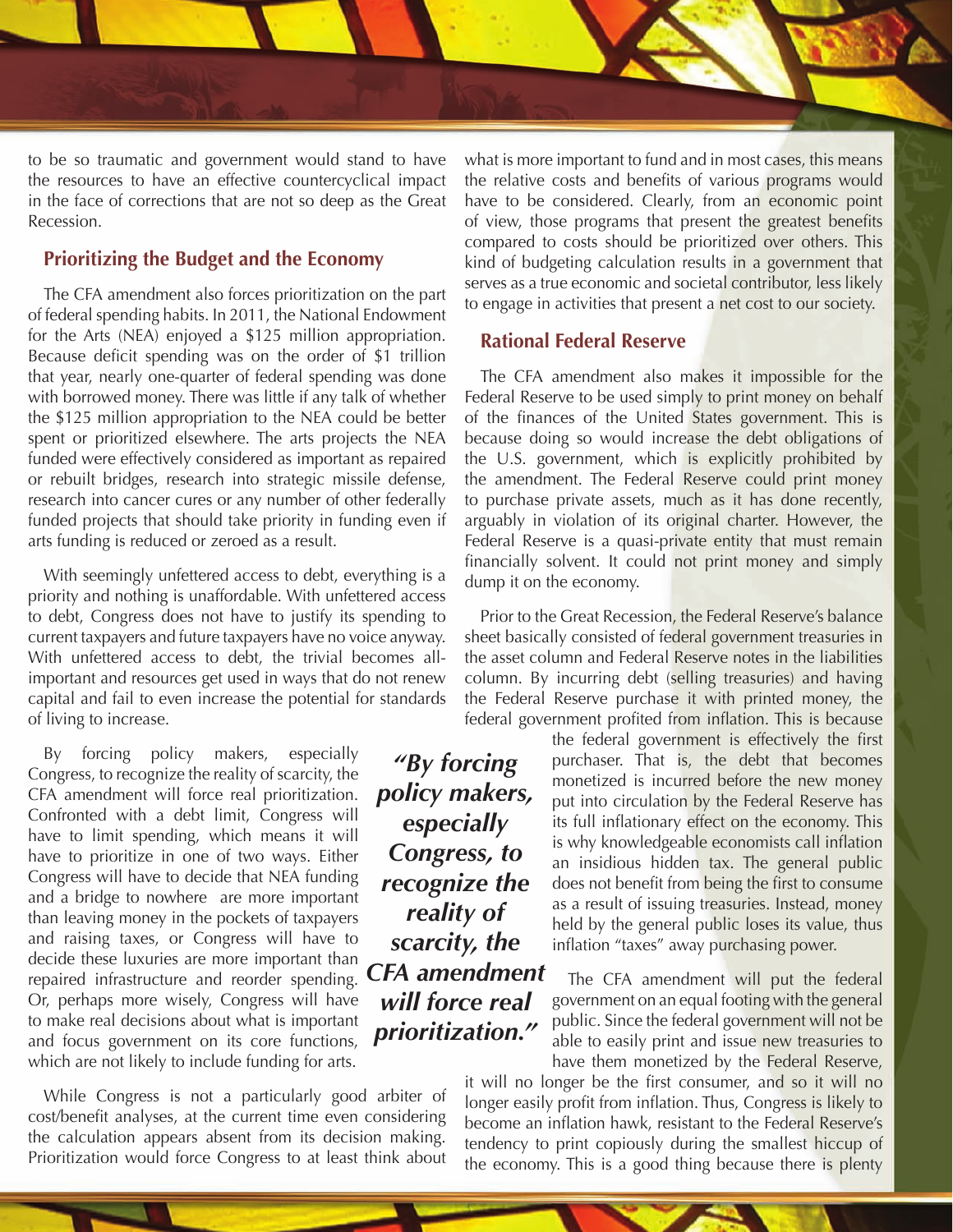of debt outstanding that the Federal Reserve can potentially monetize.

Some might be concerned that without the federal government issuing new treasuries the Federal Reserve will not be able to increase the money supply sufficiently and the economy could suffer from deflation for want of sufficient

currency. First, there is little likelihood that the world will run out of U.S. treasuries sufficient to fuel money supply growth from Federal Reserve purchases for a very long time. Second, if that day of "reckoning" ever does occur, it is just the sort of issue over which the Congress can go to the states to

ask permission to issue more debt. Third, deflation is not in and of itself a bad thing anyway. The U.S. experienced a period of sustained deflation during the latter part of the 19th century which was also a period of unprecedented national economic growth, not just for the United States, but for any nation of the world.

## **Implications for the Economy Overall**

Some might be concerned that without additional debt capacity on the part of Congress and the federal government, the economy is put at risk. This concern is natural given all the recent talk about the United States government not being able to fulfill its obligations if the debt limit were not increased. It can be accurately stated, unequivocally and without hesitation, however, that the CFA amendment will NOT destabilize the U.S. or world economy for fear that the United States cannot meet its obligations.

The CFA amendment does not prevent Congress from raising taxes. If current government spending is so important

in its entirety that every dime currently spent must continue to be spent, surely the American people can be persuaded to accept higher taxes. In the event that the American people cannot be persuaded to accept higher taxes, the Congress has only one other choice under the CFA amendment if it cannot persuade a majority of state

legislatures to agree to the federal government undertaking more debt. Congress will have to reduce spending. This does not mean the economy will shrivel proportionally to how much federal spending is reduced. It simply means that funds previously made available to government will be made available to private enterprise to invest in productive activity.

One thing Congress has not done well for some decades

now is plan. The CFA amendment will certainly force Congress to plan and budget more responsibly. During periods of economic plenty when demand for programs such as Medicaid and unemployment insurance is low, Congress will have an incentive to pay down the federal debt in order to leave itself some debt capacity for tougher economic

*"One thing Congress has not done well for some decades now is plan."*

times. Additionally, Congress will have to open debt capacity in order to have room to meet short-term emergencies such as natural disasters and short-term military necessities.

When the inevitable macroeconomic corrections occur, the CFA amendment

does not prevent Congress from going into more debt. It just means Congress has to have planned ahead and built debt capacity within the debt limit it is authorized by the states to incur. In other words, Congress will have to discipline federal spending to play exactly the role many economists believe it should play. During times of plenty, government spending will have to be reduced, mitigating the top of the business cycle. During times of recession, government will have the debt capacity to increase spending and, at least according to Keynesian theory, mitigate the bottom of the business cycle. Thus, the CFA amendment will be a stabilizing influence, not a destabilizing one.

# **The Most Recent Recession**

Had the CFA amendment been in place well prior to the last recession, Congress likely would have restrained spending during the good economic times, building borrowing capacity by paying down bonds. Raising taxes has not been successful in the United States in recent times

> due to Hauser's Law, the notion, based on historical evidence, that the United States tax system cannot collect more than 20 percent of GDP regardless of tax rates. Very simply, Hauser's Law is the result of the freedom Americans have to choose not to invest, not to earn income, and to shelter income in various legal ways. Americans also step up their illegal tax evasion schemes in times of

high marginal tax rates. The institutional structures that allow for these strategies, both legal and illegal, are not likely to be repealed or otherwise significantly changed. In essence, Americans are tolerant of only a limited level of taxation. Congress would have had no choice but to bring down total debt.

The implications for inflating the financial/housing bubbles

*"Raising taxes has not been successful in the United States in recent times due to Hauser's Law..."*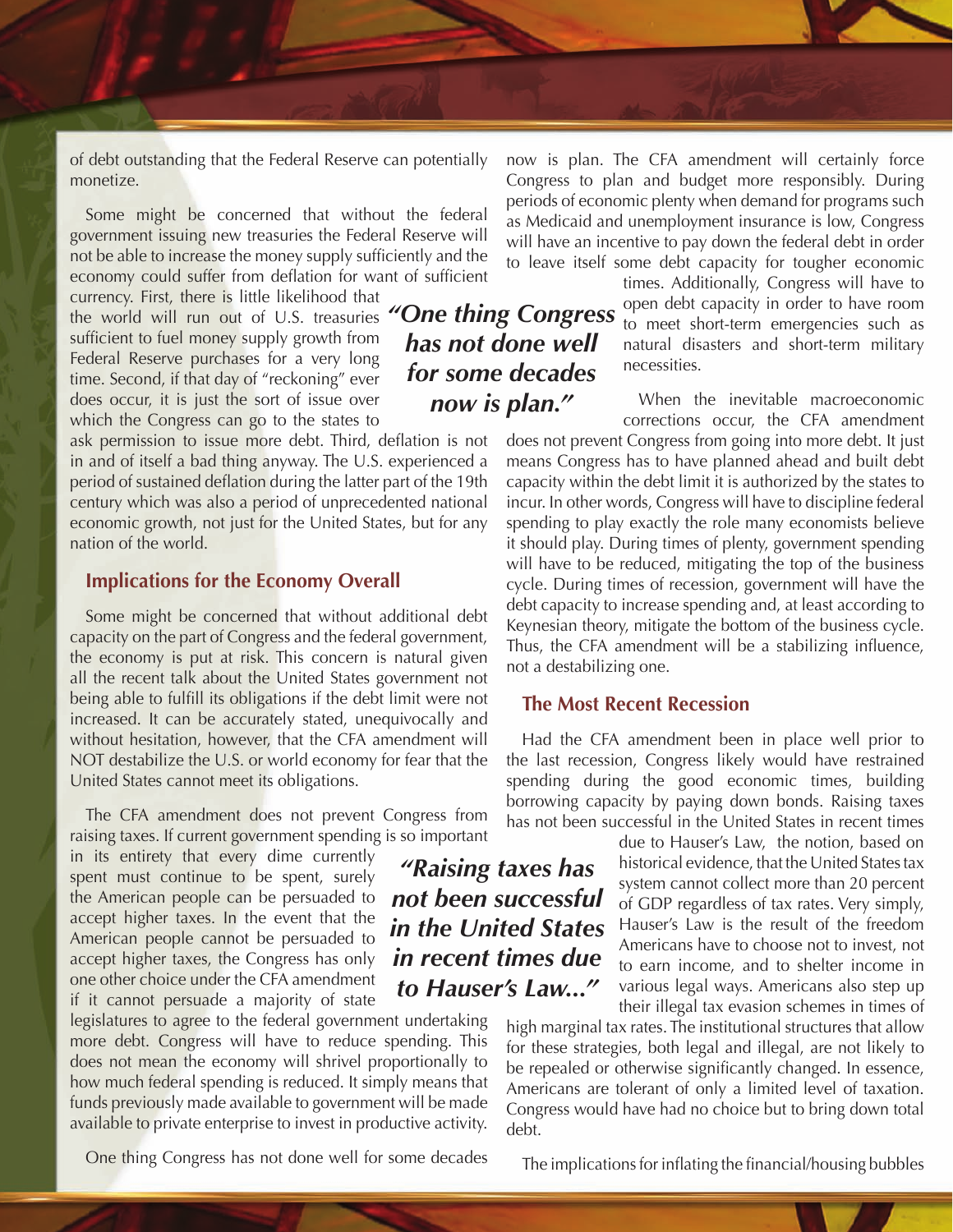

are easy to see. The risk surrounding Fannie Mae and Freddie Mac would have been evaluated more objectively. In so doing, the bubbles these institutions helped create would not have been so highly inflated. Even if, in this climate, the bubbles had managed to form, once they burst, there would have been borrowing capacity such that the Federal Reserve would likely not have felt compelled to intervene so heavily. The Federal Reserve's policies have been destabilizing by creating uncertainty. Interest rates are so low that potential investors are looking for riskier opportunities just to increase

rates of return. At the same time, bank reserves are so high that business decision makers are concerned about the potential for future inflation. Uncertainty is the rule of the day and it has effectively frozen our economy. Many, if not most, of these problems would have been avoided with the CFA amendment in place.

The financial uncertainty has been made all the greater by the passage of the Patient Protection and Affordable Care Act (Obamacare). This law added profoundly to the risk facing the federal financial picture in addition to adding considerably to the risk of doing business and growing a business in the United States. The CFA amendment would have forced very different thinking surrounding Obamacare on the part of Congress and its financial advising arms, especially in the midst of the deepest recession in recent history.

This does not mean the federal government would not have taken positive steps in the area of health care. They just would have been different steps. None of this discussion

means the federal government has no role to play in helping to stabilize the economy. It just would have taken on a different role. One example includes unemployment insurance. The benefit period for this social benefit was extended to nearly two years (99 weeks) during the recession. Economist Robert Barro estimated in 2010 that had this benefit not been extended, the unemployment rate would have been considerably lower since the policy essentially subsidized unemployment. The CFA amendment would have forced a fundamentally different financial calculation on Congress and there is a high likelihood that the benefits would not have been extended, not just due to the short-term effects on federal finances, but also because of the long-term financial

*"...there are early indicators in the economy to tell us what is about to happen. These indicators are always important in both fiscal and monetary policy, telling lawmakers when it is appropriate to act – or not to act – to affect the economy with policy instruments."*

implications that the unemployment benefit extension's precedent created.

# **Fighting Recessions & Deficits: A Combined Strategy**

In addition to steering Congress away from risk-based policy endeavors, the CFA would encourage our federal legislators to become considerably more proactive in their management of fiscal policy. They would have to respond

> in a more concerted fashion to changes in the business cycle.

One of the ingenious consequences of the CFA is that it would give Congress the opportunity to combine a short-term fiscal policy strategy to avoid a recession with longterm structural reforms that lead to a smaller, fiscally sustainable government with a smaller exposure to the risks explained earlier.

A simple business-cycle analysis explains how the short- and long-term strategies can be combined into one.

As is well known, the business cycle consists of three phases: the growth period when the economy is doing well; the recession when growth is slow (or negative) and unemployment is high; and the decline or recovery phase in between.

No two business cycles look exactly the same, but they do have some important basic properties in common. One of those is that when a change is on the horizon, whether a decline or a recovery, there are early indicators in the economy to tell us what is about to

happen. These indicators are always important in both fiscal and monetary policy, telling lawmakers when it is appropriate to  $act - or not to act - to affect the economy$ with policy instruments.

The academic economics literature is full of analytical arguments in favor of, but also against, the notion that government can or should try to affect the business cycle. While theory is fairly simple and upfront on this, history shows that this can be difficult in practice.

However, this does not mean that it is impossible. Failure or success in fiscal policy has more to do with the choice of instruments than the ability per se to affect the economy at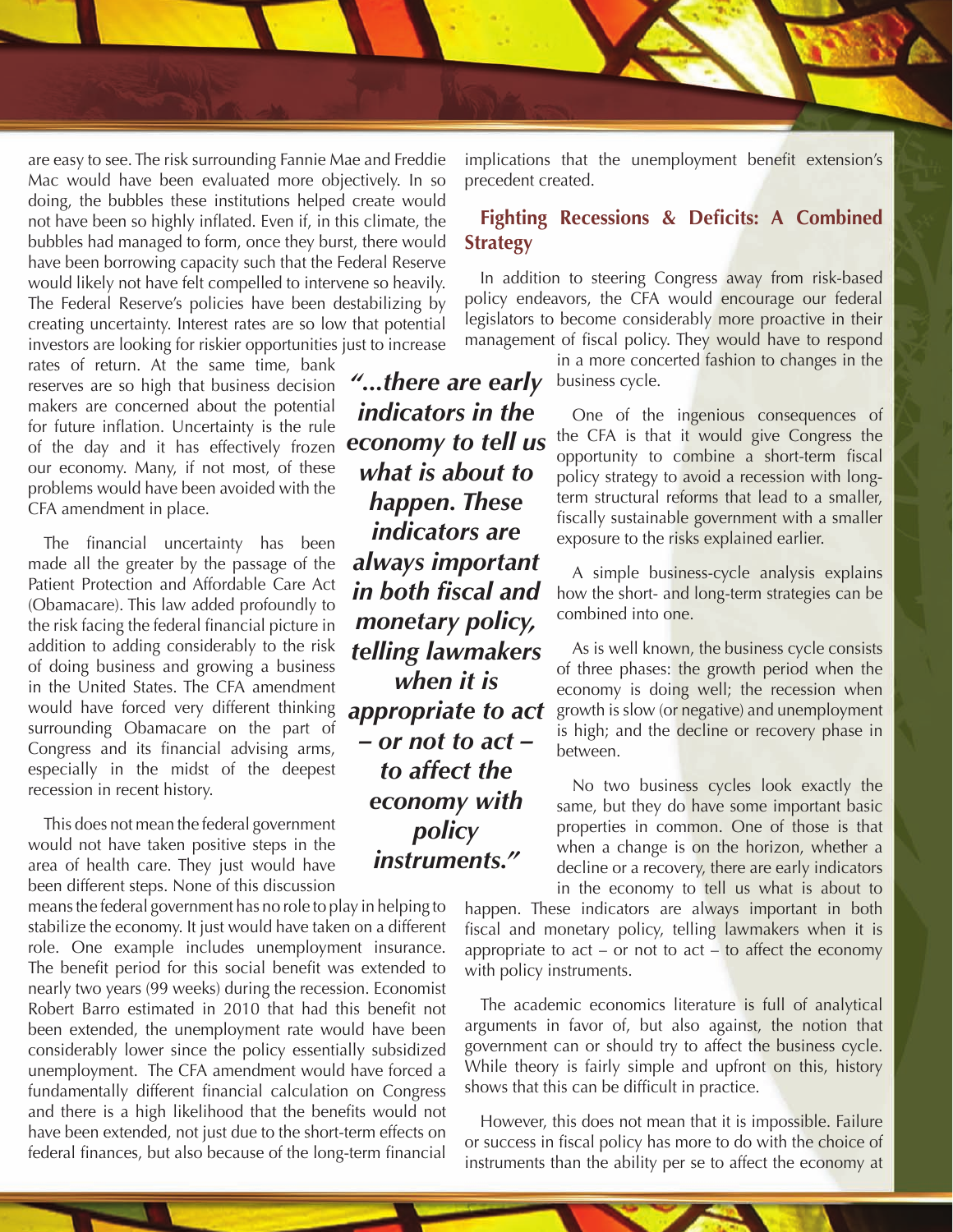

the right point in time. We know, e.g., that a well-designed tax cut can have profound effects on the economy if timed well. This is important, because under a balanced budget amendment Congress will need to pay attention to where the economy is in the business cycle. Recessions cause deficits, prompting Congress to take preemptive action.

Figure1 illustrates two Congressional reaction points in the business cycle. Point 1 is the so called Reform Point while Point 2 is the Panic Point:

#### **Figure 1**



The reform point is where the economy is showing its first substantial signs of a downturn. Employment has stopped growing, gross private non-residential investment is flattening and residential investment is showing signs of contraction.

Knowing that the looming recession will come with a budget deficit, Congress is well advised to react at this point.

The panic point is where the budget deficit is beginning to accelerate as a result of the weakening economy. Historically, Congress has not taken any action at this point to close the budget gap; under a balanced budget amendment, however, they would be constitutionally mandated to address the deficit at this very point.

A major problem with waiting to address the deficit until it is already accelerating is that Congress will have very little time to achieve results. This is why Point 2 is called the "panic point": there is a significant risk that Congress will

take actions that will have short-term but temporary effects on the budget balance, but destructive long-term effects on the economy itself.

Known as "austerity", panic-driven fiscal policy measures have proven ineffective on budget deficits in many European countries. The result has instead been a perpetuation and even aggravation of the deficit.

By failing to respond at the Reform Point, Congress will create a situation for itself where it may be in a long, multiyear violation of the Balanced Budget Amendment. If, on the other hand, the knowledge of this risk motivates Congress to react at the Reform Point, the results for the American economy can be substantially better.

Figure 2 illustrates the stylized effects of Congressional response at, respectively, the Reform Point and the Panic Point:





Path A is the prosperity path. Suppose Congress responds at the Reform Point with a combination of tax cuts and appropriate, structurally oriented spending cuts. A structurally oriented spending cut requires removing a government promise. The tax cuts allow the private sector to keep more of its money, and the structural spending cuts remove wasteful government programs and open new sectors of the economy for private investment and entrepreneurship.

As a result of the reform package, the downturn in the economy bottoms out earlier and more shallowly than otherwise. Expanding private-sector activity then leads to an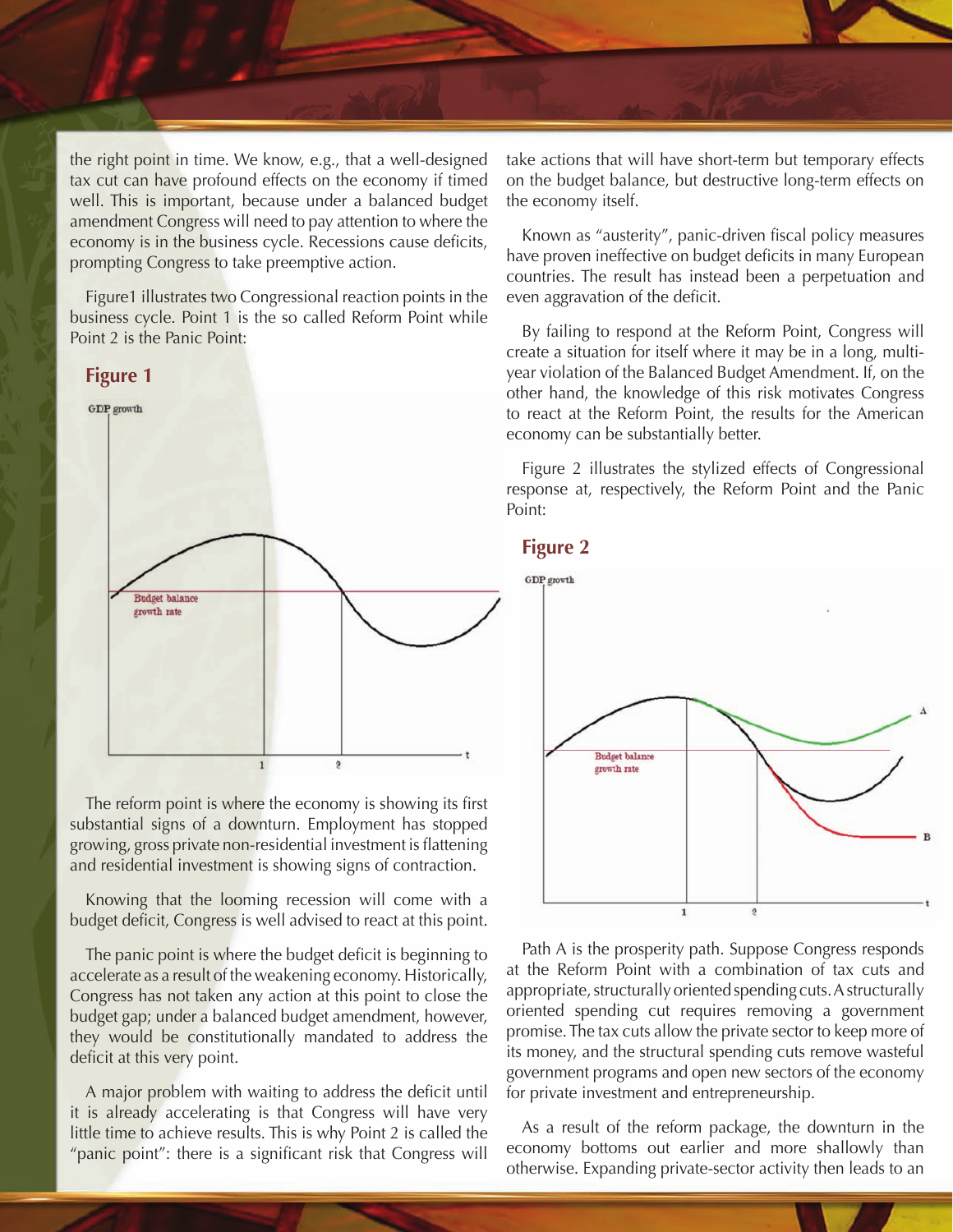

early recovery and the economy pulls out of the economy with a smaller government, a thriving private sector and a balanced government budget.

Path B is the poverty path. This is what we can look forward to if Congress waits with responding to an economic downturn until the Panic Point. Across-the-board spending cuts combined with tax increases will drain the private sector for resources, erode the tax base, perpetuate the deficit and thus produce a result that is the exact opposite of what was intended.

# **Two More Reasons to Avoid the Panic Point**

Recent research by economists at the International Monetary Fund establishes that panic-driven spending cuts have an even stronger negative effect on the economy than economist previously believed. The multiplier of changes to government spending is larger for spending cuts than for spending increases, an asymmetry that puzzles economists but is a warning signal for policy makers.

A probable explanation is that short-term oriented spending cuts have more immediate, depressing effects on private consumption and investments than long-term, structurally executed spending cuts. When hit by sudden changes to entitlements and government contracts-based spending, consumers and businesses experience a surge in uncertainty about the future. As a result, they cut their spending more rapidly than they otherwise would have.

This new research compels legislators to take preemptive action and seek structural reform over destructive austerity.

Another reason to avoid the Panic Point is that austerity measures almost always include tax increases. Short of a situation where conservative Republicans control both the executive and legislative branches of the federal government,

it is fair to assume that any policy initiatives at the panic point would consist of some combination of spending cuts and tax increases.

It is well known that high taxes depress private-sector economic activity. What is less known is that high taxes are closely linked to government inefficiency.

According to a classic research paper by three economists at the European Central Bank, there is a significant difference in government efficiency between industrialized countries. Measured as input efficiency, or the efficiency with which

government uses a given amount of tax revenues, the ECB study finds that governments in Japan, Luxembourg and the United States are least wasteful.

By contrast, government input efficiency is lowest in three Nordic countries characterized by large welfare states, with Sweden exhibiting an efficiency rate of only 57 percent of the top three:

#### **Table 1**

|    |                      | Input | 12 | Canada      | 0.75 |
|----|----------------------|-------|----|-------------|------|
| 1  | Japan                | 1.00  | 13 | Greece      | 0.73 |
| 2  | Luxembourg           | 1.00  | 14 | Norway      | 0.73 |
| 3  | <b>United States</b> | 1.00  | 15 | Germany     | 0.72 |
| 4  | Australia            | 0.99  | 16 | Netherlands | 0.72 |
| 5  | Ireland              | 0.96  | 17 | Austria     | 0.67 |
| 6  | Switzerland          | 0.95  | 18 | Belgium     | 0.66 |
| 7  | Iceland              | 0.87  | 19 | Italy       | 0.66 |
| 8  | U.K.                 | 0.84  | 20 | France      | 0.64 |
| 9  | New Zealand          | 0.83  | 21 | Denmark     | 0.62 |
| 10 | Spain                | 0.80  | 22 | Finland     | 0.61 |
| 11 | Portugal             | 0.79  | 23 | Sweden      | 0.57 |

The numbers in Table 1 do not suggest that American and Japanese taxpayers get \$1.00 back from government for every \$1.00 they spend in taxes. Government always comes with an efficiency loss. The correct way to interpret Table 1 is instead as follows:

*For the same amount of taxes, the Swedish public sector delivers only 57 cents worth of services and entitlements for every \$1.00 that the American public sector delivers.*

> There is an important policy implication in this. The three countries at the top of the list have lower taxes than the three countries at the bottom. Does this mean that the rate of taxation on an economy has anything to do with the efficiency of how those taxes are used?

To answer this question, let us add the tax-to-GDP ratios for the countries in Table 1. These ratios are reported in Figure 3. The blue line represents the input efficiency numbers from Table 1, while the red trend line represents the trend in the tax-to-GDP ratio for the same countries. The results are striking:

*"...panic-driven spending cuts have an even stronger negative effect on the economy..."*